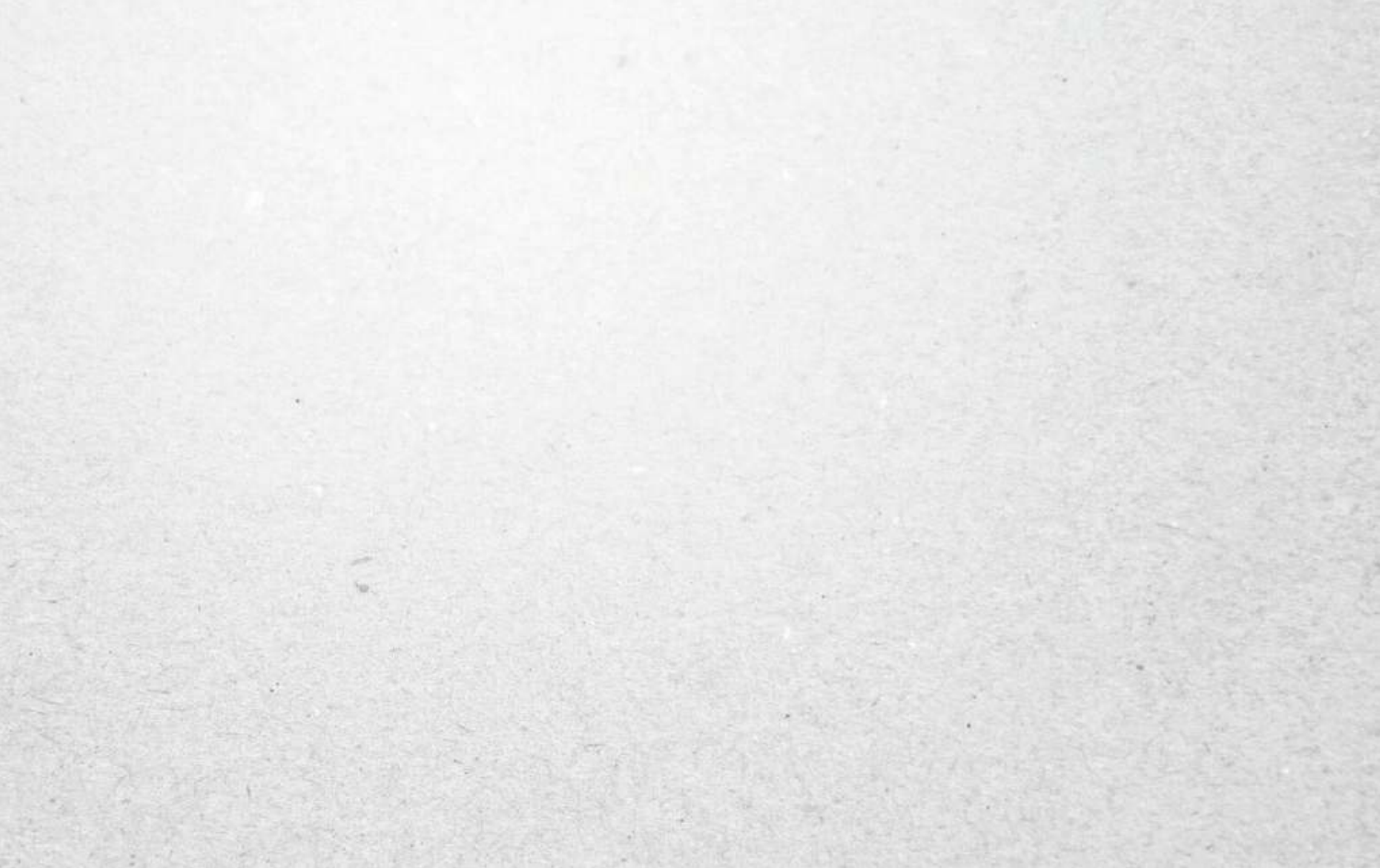### fresh homemade

#### CHANH DA 52

frischer Limettensaft | Mineralwasser fresh lime juice | mineral water

#### dragons passion5,2

Beeren | Litschis | Mineralwasser | Limette berries | Lychee | mineral water | lime

#### GOI DEN SWEET 52

Mango Lassi mango lassi

#### **TRA DA 5**hausgemachter Eistee | Limette homemade ice tea | lime

### **GINGER COOLER 49**

Ginger Ale | Ingwer | Limette ginger ale | ginger | lime

#### MANGO BERRY 51

Mangosaft | Chia Samen | Beeren | Limette mango juice | chia seeds | berries | lime

# LYCHEE FORREST 52

Litschi | Chia Samen | Waldbeeren lychee | chia seeds | forrest berries

#### ALOE CHIA 48 Aloe Vera | Limette | Chia Samen aloe vera | lime | chia seeds

# hot drinks

### TRA GUNG 42

Ingwer Tee | Limetten | Honig ginger tea | lime | honey

#### GRÜNER TEE green tea 3,9

### **XIGON TEA**  $45$

frischer Ingwer | Minze | Limetten | Honig fresh ginger | mint | lime | honey

# **COFFEE**

XIGON COFFEE **HOT-3.9** Kaffee | Kondensmilch coffee | evaporated milk

CAPHE SUA DÁ 55 vietnamesischer Eiskaffee vietnamese iced coffee

# bier

TIGER SINGAPORE 0,33L 4.5

**BECKS** 0,33L 3.5

HEFEWEIZEN 0.5L 5kristallweizen 0,5l 5,- ALKOHOLFREIES BIER 0.5L 5 -**BERLINER PILSNER** 0.5L 5 -ALSTER 05145

# Aperitifs & cocktails

#### HUGO 8-

Prosecco | Holunderblütensirup | Limette | frische Minze

prosecco | elderflower sirup | lime | fresh mint

### APEROL SPRITZ 8,-

Prosecco | Aperol | Orangenscheibe prosecco | aperol | orange slices

**MOSCOW MULE 9-**Vodka | Ginger Beer | Lime | Gurke vodka | ginger beer | lime | cucumber

### XIGON MULE 9-

Dry Gin | Ginger Beer | Lime dry gin | ginger beer | lime

MOJITO 9.-Havanna | Limette | Rohrzucker | Minze havanna | lime | cane sugar | mint

### VODKA IN LOVE 85

Vodka | Tonic | Lime | Holunderblütensirup vodka | tonic | lime | elderflower sirup

GIN TONIC 8.5

Dry Gin | Tonic Water dry gin | tonic water

#### VODKA WILD BERRY 85

Vodka | Schweppes Russian Wild Berry | Mischberren vodka | Schweppes Russian Wild Berry | mixed berries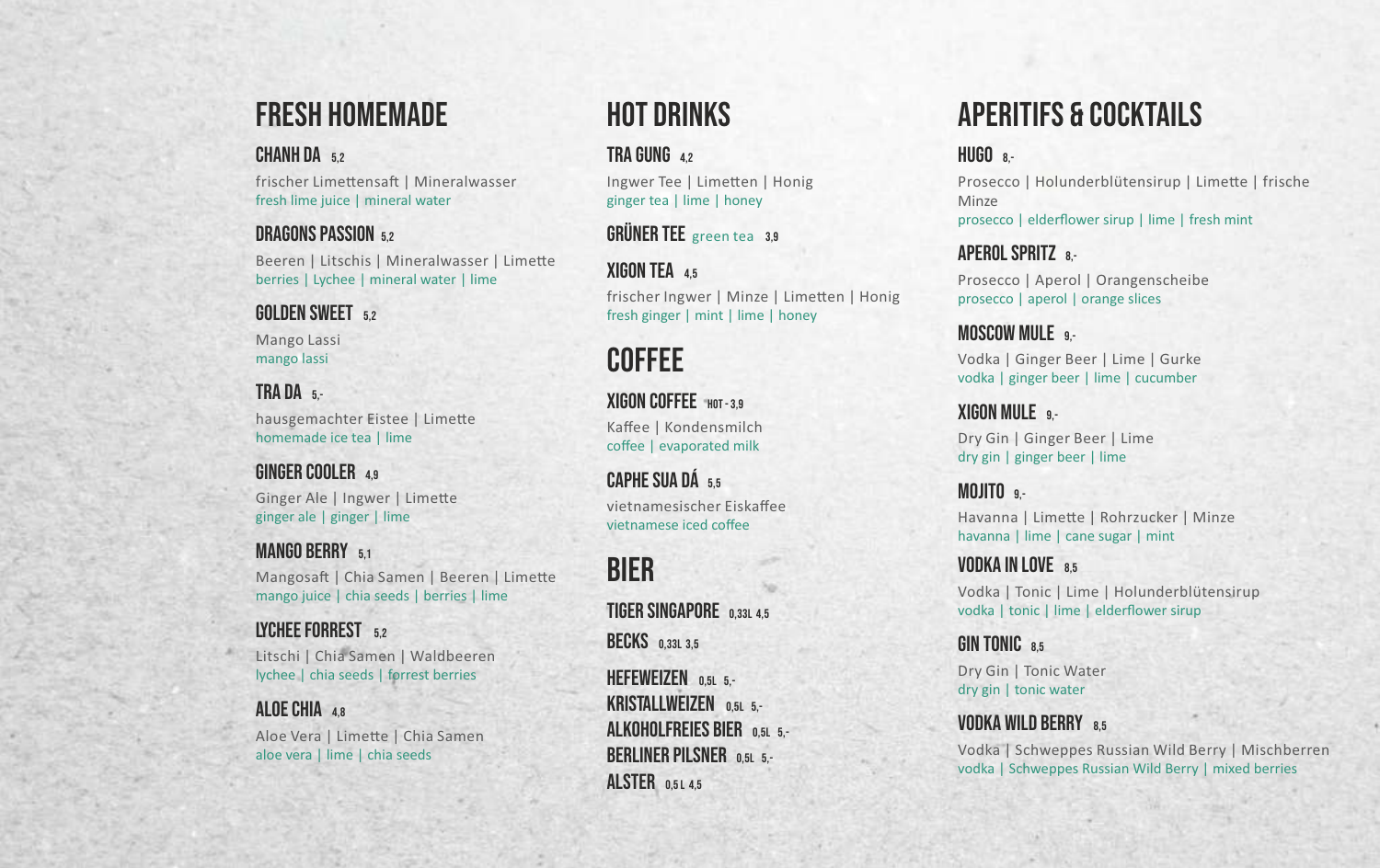### **WEISSWEINE**

#### Grüner Veltliner, Huber

trocken, knackig, frisch dry, crisp, fresh  $0.2 L 6. -$ 

#### Grauburgunder, kiefer

trocken, frisch-fruchtiges Bouquet dry, fresh fruity bouquet  $0,2 L 6,4 | 0,75 L 26,-$ 

#### Riesling, Mosel

trocken, suffig, mineralisch dry, pleasently, mineral 0,2 L 6,5 | 0,75 L 26,-

#### sauvignon Blanc

trocken, frisch, tropisch-fruchtig dry, fresh, fragrance tropical fruits  $0,2 L 6,6$  |  $0,75 L 28,-$ 

# Cremant/Champagne

#### Etienne Cremant de loire

feinperliger, zart schmelzender Crémant mit Aromen von gelben Äpfeln und weißen Blüten fine sparkling, fruity-aromatic Crémant from yellow apples and white flowers 0,2 L 8,5 | 0,75 L 32,-

# RotWEINe **&** Rosé

#### Merlot, Inwinectus trocken, geschmeidig, samtig dry, smooth, velvety

 $0.2 L 6 - 1 0.75 L 24$ 

#### COTE DU RHONE, CUVEE

sehr fruchtbetont, dezente Würze, trocken strong fruit, light spice, dry

 $0,2 L 6,6$  |  $0,75 L 29,-$ 

#### Rioja, Tempranillo trocken, weich würzig, feinfruchtig

dry, soft with a fine note of fruits  $0,2 L 6,4 | 0,75 L 26,-$ 

#### Rosé, silenus Symposio trocken, frisch sommerlich, belebend süffig dry, fresh summery, pleasently refreshing 0,2 L 6,4 | 0,75 L 26,-

# WATER & SOFTDRINKS

WASSER 0,2L 2,9 | 0,75L 5,5

GINGER ALE 0.21 35 **FRITZ KOLA 0.33L 3.5 FRITZ BIO APFELSCHORLE 0,331 35** FRITZ MELONE LIMONADE 0,33L 3,5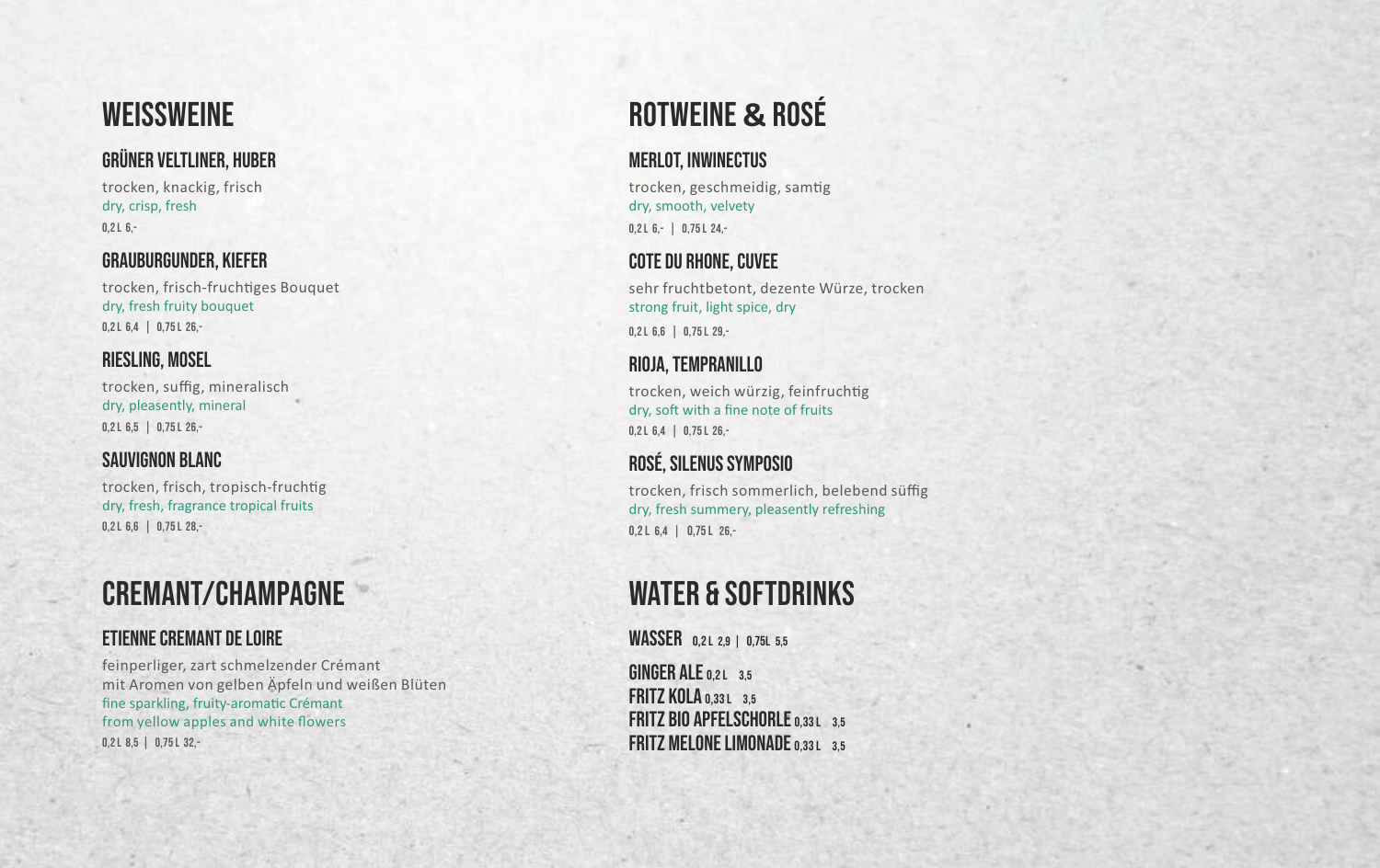### Vorspeisen

15 LACHSTARTAR B, D, F 12,5

Lachstartar | Avocado salmon tartare | avocado

SUMMER ROLLS MC 2 STK. Reisnudeln | Salat | Kräuter | Hoisinsoße

rice noodles |salad | herbs | hoisin sauce

- 11 **Tofu** | 12 **Huhn** chicken 5,5 13 **GARNELEN** prawns 5.8
- 14 VEGGIE SPRINGROLLS 2 STK. 5.5
- 16 CHICKEN SATE SKEWERS 2 STK 5.9 Huhn | Erdnusssoße chicken | peanut sauce
- 18 **FRIED SWEET POTATOES** ALD 55

## **SUPPEN**

KOKOSSUPPE

Kokos | Tomaten | Champignons | Koriander

- coconut | tomatoes | mushroom | coriander
- **9 TOFU** | 10 HUHN chicken 52 5.5 **S11 GARNELEN** prawns 6,-
- 19 GREEN BLACK TIGER TEMPURA 6gebackene Großgarnelen baked black tiger prawns
- 27 **BRAVOCADO** NUE **7,-**Avocado Salat avocado salad
- 20 **MANGO SALAT if**  $\frac{1}{2}$  7.5 frische Mango | Salat | Sesam fresh mango | salad | sesame

#### **GLASNUDELSALAT BRANK**

| 23 | TOFU   21 HUHN chicken | 6.-   |
|----|------------------------|-------|
| 25 | <b>GARNELEN</b> prawns | $7 -$ |
| 26 | <b>LACHS</b> salmon    | 8.5   |
|    |                        |       |

24 SEETANGSALAT 5.seaweed salat

2 WANTAN SUPPE M 5.6 Teigtaschen | Gemüse dumplings | vegetables

**MISO SUPPE** M 4,2

Sojabohnen | Tofu | Seetang sojabeans | tofu | seaweed

28 XOI LAP XUONG 9.2

Hausgemachter Klebreis mit vietnamesischen Spezialitäten homemade sticky rice with vietnamese specialities

- 29 **EDAMAME** 5.5
- 37 **TUNA TATAKI A 13.5** gegrillter Thunfisch | Spinat grilled tuna | spinach
- **38 SALMON TATAKI A 12.5** gegrillter Lachs | Spinat grilled salmon | spinach

### **LACHS-MISO SUPPE M**  $5.4$

#### TAMARINDSUPPE **JRC** Zitronengrassuppe | Sojasprossen | Kräuter

#### lemongrass soup | sojaspouts | herbs

6 **Tofu** 5,5 **HUHN** chicken 56 **GARNELEN** prawns 6,-5 **Lachs** salmon 6,2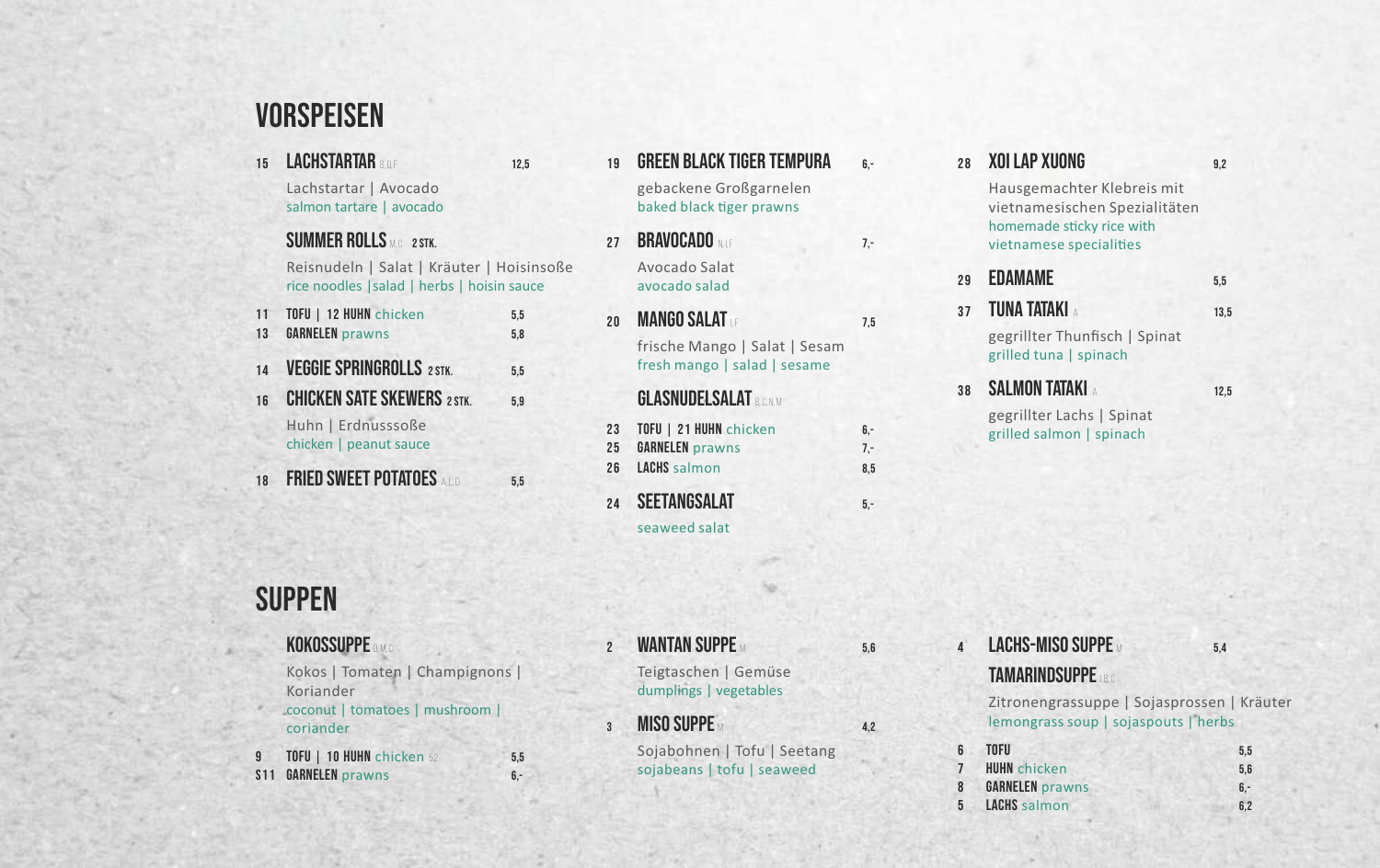### **HAUPTGERICHTE**

#### PHO NM KL. 6,2 | GR. 12,-

Reisbandnudelsuppe | frische Kräuter rice noodle soup | fresh herbs

30 **Tofu** | 33 **Huhn** chicken | 32 **Rindfleisch** beef

#### **BUN NAM BO NHAM**

Reisnudelsalat | Gemüse | Erdnüsse | Kräuter | Ingwer-Limetten Dressing salad of rice noodles | vegetables | peanuts | herbs | ginger-lime dressing

| 34 | TOFU   35 HUHN chicken  | 11.9 |
|----|-------------------------|------|
| 36 | <b>RINDFLEISCH beef</b> | 12.9 |

#### PHO XAO AN IGML

gebratene Reisbandnudeln | Pak Choi | Sojasprossen rice noodles | pak choi | sojasprouts

| 101 TOFU   102 HUHN chicken     | 11.8 |
|---------------------------------|------|
| 103 HUHN GEBACKEN baked chicken | 12.5 |
| 105 RINDFLEISCH beef            | 12.8 |
| 106 ENTE KROSS crispy duck      | 12.8 |
| 107 GARNELEN prawns             | 12.9 |

#### YAKI UDON NOODLES

gebratene Udon-Nudeln | frisches Gemüse fried udon noodles | fresh vegetables

| 141 TOFU   142 HUHN chicken   | 12.5 |
|-------------------------------|------|
| 145 RINDFLEISCH beef          | 13.5 |
| <b>147 TIGER PRAWNS 3STK.</b> | 14.9 |

#### 50 GOLDEN SAKE NOODLES BNDL

gelbes Curry | gegrillter Lachs | Gemüse | Reisnudeln yellow curry | grilled salmon | vegetables | rice noodles

#### $RFD$   $CII RRY - SCHARF$   $_{OMCN}$

Gemüse | Basilikum | Kokosmilch vegetables | basil | coconut milk

| 61 | TOFU   62 HUHN chicken             | 11.9 |
|----|------------------------------------|------|
| 63 | <b>HUHN GEBACKEN</b> baked chicken | 12.5 |
| 65 | <b>RINDFLEISCH beef</b>            | 12.8 |
| 66 | <b>ENTE KROSS</b> crispy duck      | 13.5 |
| 67 | <b>GARNELEN</b> prawns             | 13.5 |

#### **YELLOW CURRY - MILD DAMLEN**

Gemüse | Basilikum | Kokosmilch vegetables | basil | coconut milk

| 81 | TOFU   82 HUHN chicken             | 11.9 |
|----|------------------------------------|------|
| 83 | <b>HUHN GEBACKEN</b> baked chicken | 12.5 |
| 85 | <b>RINDFLEISCH beef</b>            | 12.8 |
| 86 | <b>ENTE KROSS</b> crispy duck      | 13.5 |
| 87 | <b>GARNELEN</b> prawns             | 13.5 |

#### PEANUT LOVER DMLCNH

cremige Erdnuss-Kokossoße | Gemüse creamy peanut-coconut sauce | vegetables

| 91 | TOFU   92 HUHN chicken             | 11.9 |
|----|------------------------------------|------|
| 93 | <b>HUHN GEBACKEN</b> baked chicken | 12.5 |
| 95 | <b>RINDFLEISCH beef</b>            | 12.8 |
| 96 | <b>ENTE KROSS</b> crispy duck      | 13.5 |
| 97 | <b>GARNELEN</b> prawns             | 13.5 |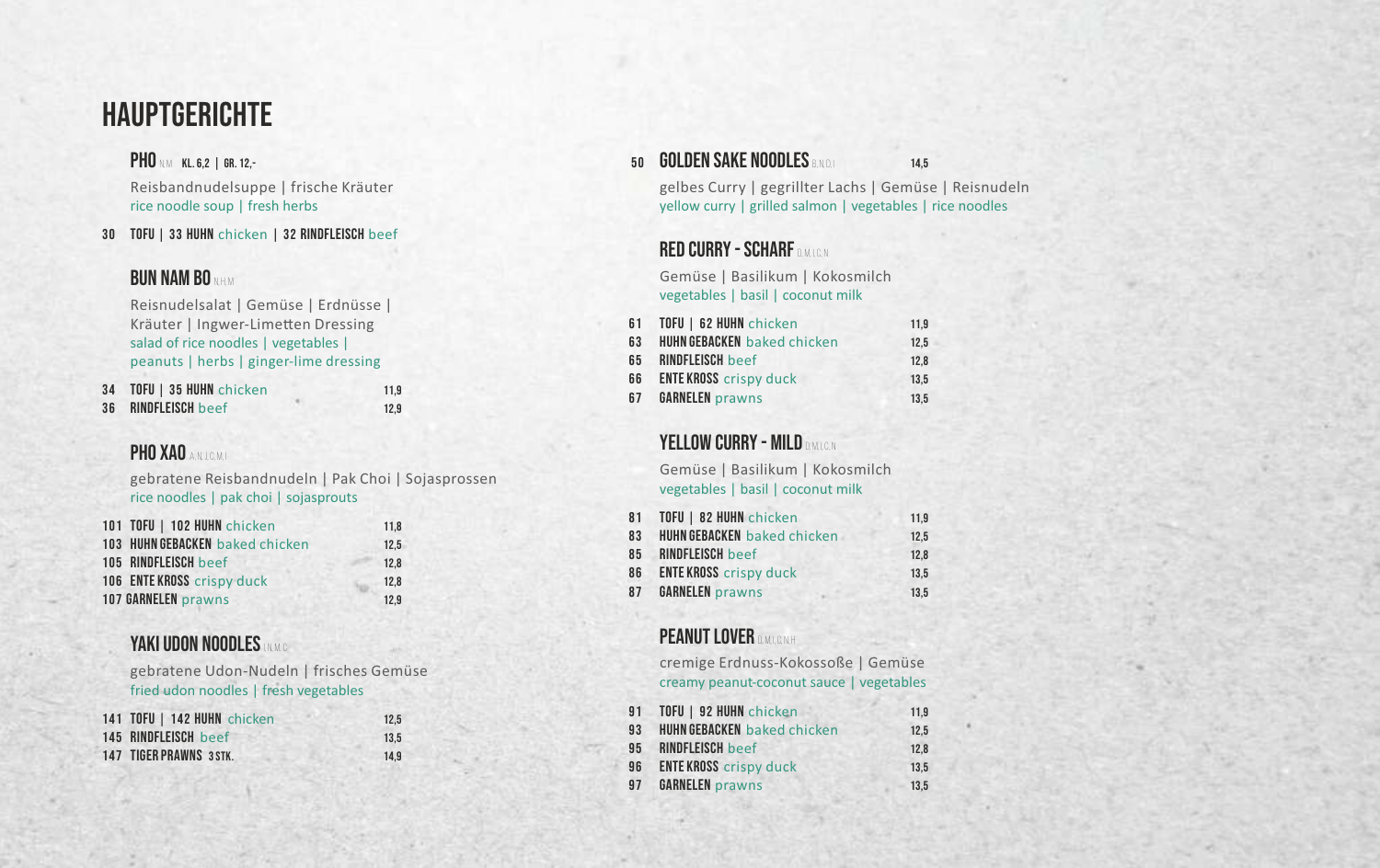### hot plates

serviert auf heißer Pfanne served on hot plate

150 SAVOURY BEEF ON EGG NAOL 14.9

Rind | Pak Choi | Eibett | Süßkartoffelpommes beef | pak choi | egg | fried sweet potatoes

**156 FLAVOURS DUCK IN 14.9** 

Ente kross | Gemüse | Reis crispy duck | vegetables | rice

**155 SPICY BEEF N 14.9** 

würzig-scharfes Rind | Gemüse | Reis aromatic-spicy beef | vegetables | rice

#### 151 AROMA TOFU M  $_{\rm MN}$  13.5

würziger Tofu | Gemüse | Ingwer-Dressing | Reis spicy tofu | vegetables | ginger-dressing | rice

152 GINGER CHICKEN IN 13.8

zarte Hühnerbrust | Gemüse | Reis tender chickenbreast | vegetables | rice

#### 157 **GRILLED SALMON ON IRON NB** gegrillter Lachs | Gemüse | Reis grilled salmon | vegetables | rice

# **DESSERTS**

| <b>181 GOLD BANANA</b>                                | 5,5 |
|-------------------------------------------------------|-----|
| gebackene Banane mit Honig<br>baked banana with honey |     |
| 182 MANGO PANA COTTA <b>10</b>                        | 5,5 |
| <b>183 MANGO REVOLUTION</b>                           | 6,9 |
| Klebreis   Mango<br>sticky rice   mango               |     |

### Beilagen extra

| <b>REIS RICE</b>                                                | 2.0 |
|-----------------------------------------------------------------|-----|
| <b>GEBRATENE REISBANDNUDELN FRIED RICE NOODLES</b>              | 3.5 |
| <b>GEBRATENE NUDELN FRIED NOODLES</b>                           | 3.5 |
| <b>GEKOCHTE REISNUDELN COOKED RICE NOODLES</b>                  | 2.5 |
| HOISIN   ERDNUSS   SÜB-SAUER SOBE   INGWER   WASABI   TERIYAKI  |     |
| HOISIN   PEANUT   SWEET-SOUR SAUCE   GINGER   WASABI   TERIYAKI |     |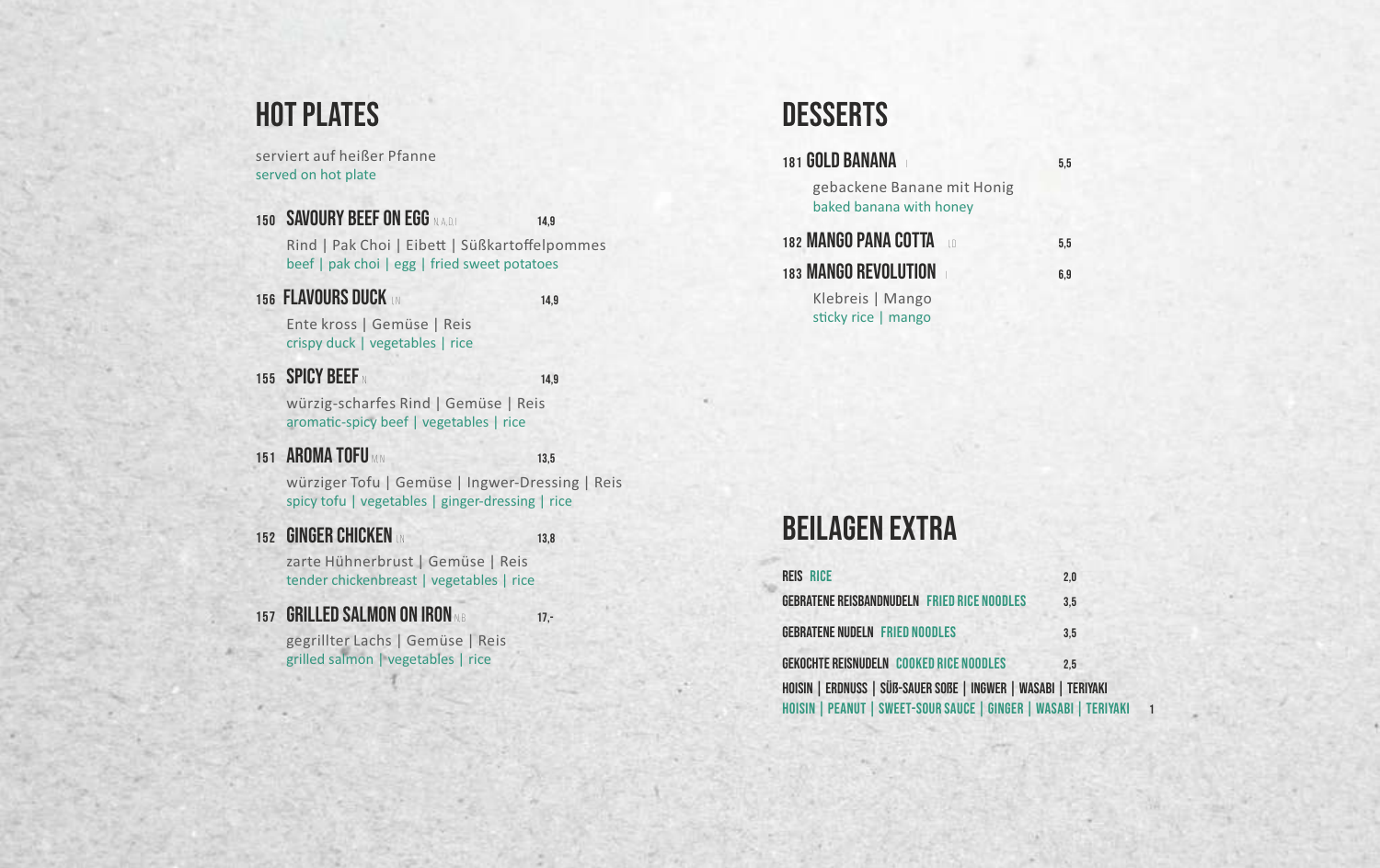### Sushi specials



270 SALMON SPECIAL BDF 4 STK - 6,8 | 8 STK - 11.5 Lachs | Avocado | Philadelphia | umhüllt von Lachs und Sesam salmon | avocado | philadelphia | covered with salmon and sesame

#### 275 SALMON PRAWNS ON FIRE BIGDE 4STK-6,8 | 8STK-11,5 285 VEGGIES FAVORITE OF 4STK-6,2 | 8STK-11,-

gebackene Garnelen | Avocado | Philadelphia | umhüllt vom flambierten Lachs und Sesam

baked prawns | avocado | philadelphia | covered with flambe salmon and sesame





280 AVOCADO SPECIAL FD 4 STK - 6,2 | 8 STK - 11,5 Avocado | Gurke | Philadelphia | umhüllt von Avocado und Sesam avocado | cucumber | philadelphia | covered with avocado and sesame

frittierte Frühlingszwiebeln | Avocado | Philadelphia | umhüllt von Gurke, Sesam deep fried sping onions | avocado | phila delphia | covered with cucumber, sesame

### Sashimi

400 SAKE B 185 8 Lachsscheiben | Reisbeilage

8 slices of salmon | rice side dish

401 **MAGURO** B 21,-

8Thunfischscheiben | Reisbeilage 8 slices of tuna | rice side dish



295 SALMON LOVES TUNA CO.B.F 4 STK - 6,2 | 8 STK - 11,5 Surimi | Avocado | Philadelphia umhüllt von Lachs, Thunfisch und Sesam surimi | avocado | philadelphia | covered with salmon and tuna and sesame

#### 268 UNAGI ROLL BNDF 4 STK - 6.9 | 8 STK - 11.9

gekochter Thunfisch | Gurke | Mayonaise umhüllt vom gegrillten Aal und Sesam cooked tuna | cucumber | mayonnaise | covered with grilled eel and sesame

#### 402 SASHIMI MIX B 23,-

4 Lachs- | 3 Thunfisch- | 3 Butterfischscheiben 4 salmon- | 3 tuna- | 3 butterfish slices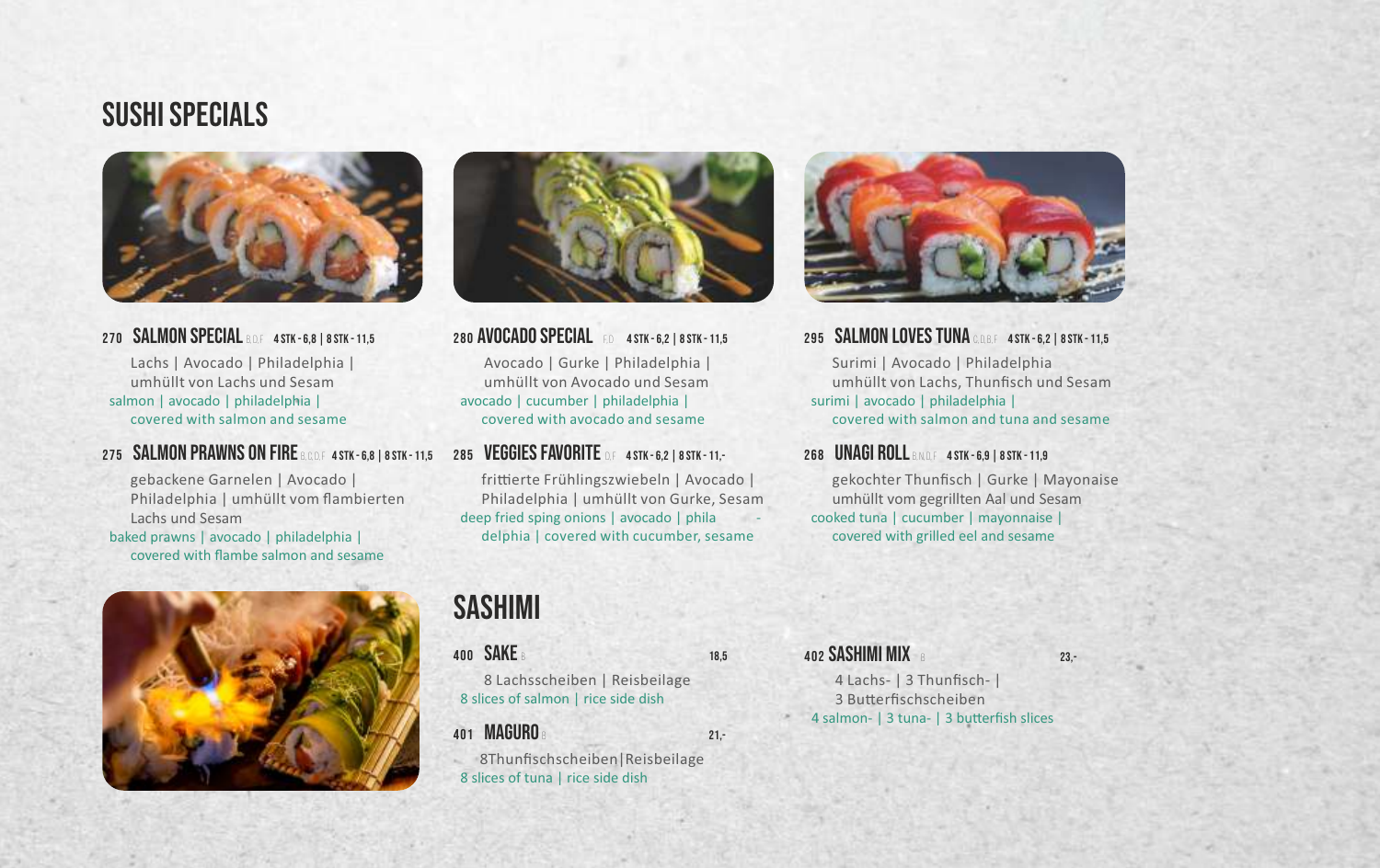## SUSHI MAKI 6 STK.

230 SAKE B 4.7 Lachs salmon

231 SAKE-AVOCADO B 4.9 Lachs | Avocado salmon | avocado

232 SPICY SAKE B 4.9 Lachs | Lauch | scharf salmon | spring onions | spicy

233 **SAKE-PHILLY** B,D 4.9 Lachs | Philadelphia salmon | philadelphia

234 TUNA 6.2

Thunfisch tuna

236 SPICY-TUNA BA 4.6 gekochter Thunfisch | Lauch | Mayonnaise | scharf cooked tuna | spring onions | mayo | spicy

235 **BUTTERFISCH b** 5,-Butterfisch | Lauch butterfish | spring onions

 $238$  UNAGI<sub>N</sub>  $5.$ gegrillter Süßwasseraal grilled eel

239 SALMON SKIN B 46 gegrillte Lachshaut grilled salmonskin  $240$   $EBI_0$  4.8 Garnele prawns

243 CALIFORNIA C 47 Surimi | Avocado surimi | avocado

244 **RUCOLA 60 4.4** Rucola | Philadelphia | Sesam rucola | philadelphia | sesame

245 AVOCADO 45 Avocado avocado

246 OSHINKO 4.3 eingelegter Rettich pickled radish

247 **TAMAGO AF 4.5** japanisches Omlett | Sesam japanese omelet | sesame

248 KAPPA 45 Gurke | Sesam cucumber | sesame

249 FRÜHLINGS ZWIEBEL 4 4.5 frittierte Frühlingszwiebeln | Cocktailsoße deep fried spring onions | cocktailsauce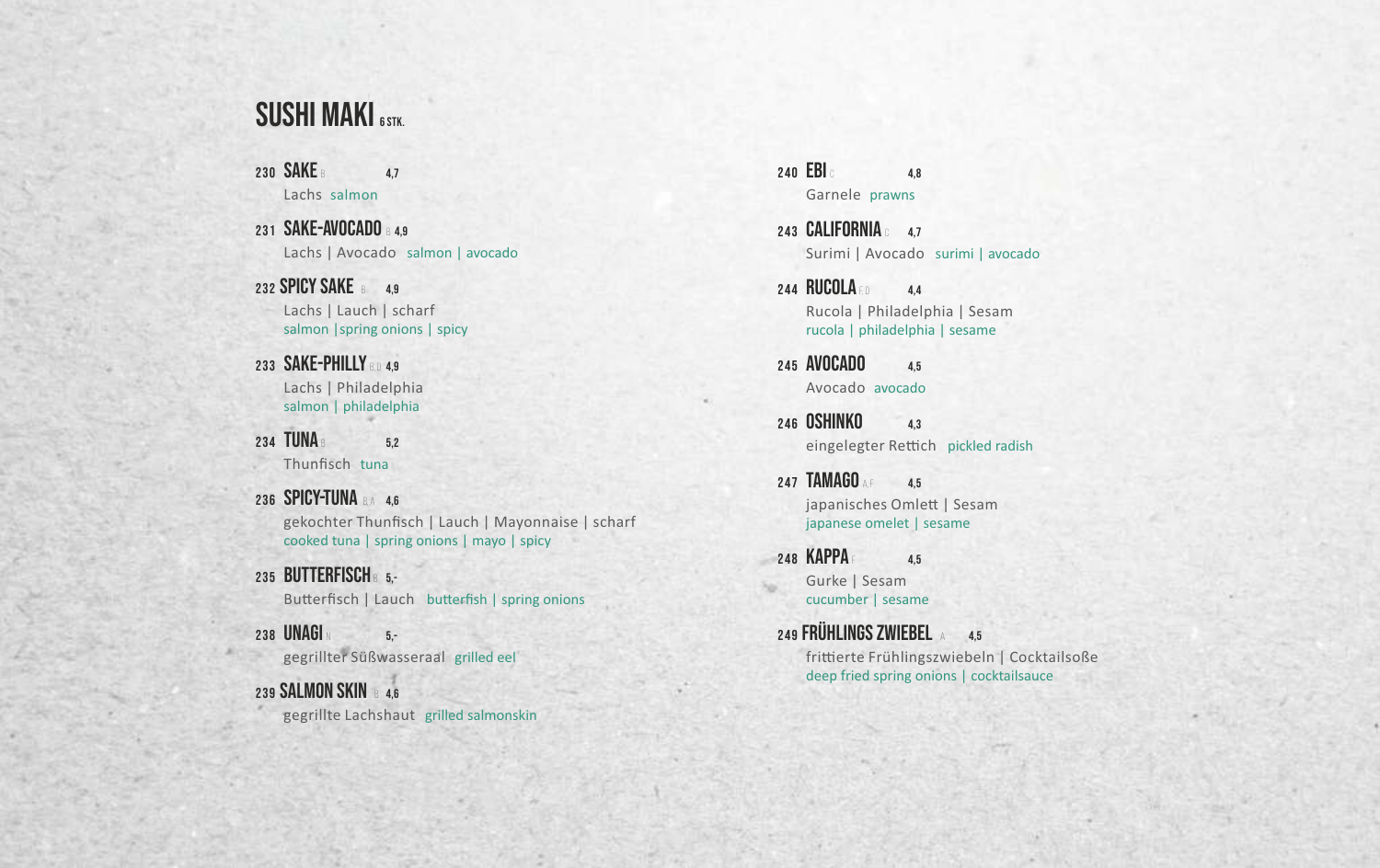### **INSIDE-OUT SUSHI**

#### 252 **CALIFORNIA** C.F 7.2

Surimi | Avocado | Masago | Sesam surimi | avocado | masago | sesame

#### 253 SAKE RUCOLA FRD 78

Lachs | Rucola | Philadelphia | Sesam salmon | rucola | philadelphia | sesame

#### 254 **EBI TEMPURA** FRD 78

gebackene Garnele | Philadelphia | Avocado | Masago | Sesam baked prawns | philadelphia | avocado | masago

#### 255 ALASKA FR 78

Lachs | Avocado | Masago | Sesam salmon | avocado | masago | sesame

#### 257 TUNA B 82

Thunfisch | Avocado | Masago | Sesam tuna | avocado | masago

#### $260$  SPICY TUNA BASE 78

gekochter Thunfisch | Lauch | Gurke | Mayonnaise | Masago | Sesam cooked tuna | spring onions | cucumber | mayo | masago

#### 267 BUTTERFISCH BE

Butterfisch | Avocado | Masago | Sesam butterfish | avocado | masago

#### 261 **EBI** FC 7.5

Garnelen | Gurke | Masago | Sesam prawns | cucumber | masago | sesame



#### 262 **AVOCADO KAPPA 54, 75**

Avocado | Gurke | Philadelphia | Sesam avocado | cucumber | philadelphia | sesame

#### 263 SALMON-SKIN FROM 75

gegrille Lachshaut | Gurke | Philadelphia | Sesam grilled salmonskin | cucumber | philadelphia | sesame

#### 265 **RUCOLA** 60 7.5

Rucola | eingelegter Rettich | Philadelphia | Sesam rucola | pickled radish | philadelphia | sesame

#### 266 CHICKEN ROLL FD 75

gebackenes Hühnerbrustfilet | Gurke | Philadelphia | Sesam baked chicken | cucumber | philadelphia | sesame

#### 269 VEGGIE ROLL ED 7.8

Avocado | Gurke | Kürbis | Philadelphia | Sesam avocado | cucumber | pumpkin | tamago | philadelphia | sesame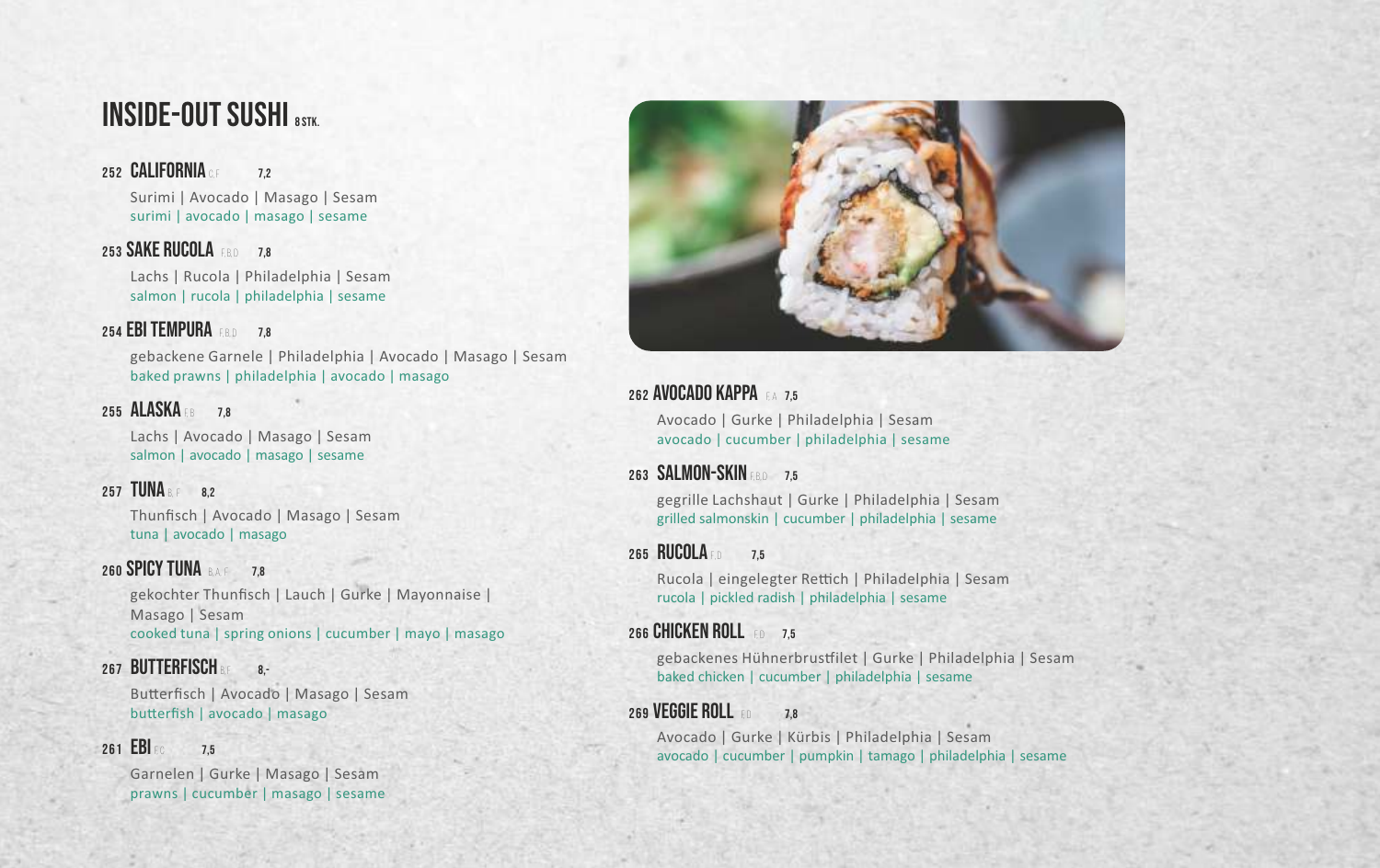# NIGIRI 2 STK.

| 209 SAKE ON FIRE<br>flambierter Lachs flambe salmon                                                                                            | 4.8 |
|------------------------------------------------------------------------------------------------------------------------------------------------|-----|
| 210 SAKE<br>Lachs salmon                                                                                                                       | 4,5 |
| 211 MAGURO B<br>Thunfisch tuna                                                                                                                 | 4,9 |
| 220 XIGON NIGIRI<br>gehackter Lachs   umhüllt von Lachs   Empfehlung des Hauses<br>chopped salmon   covered with salmon   chefs recommendation | 5,1 |
| 212 EBI $\circ$<br>Garnele prawns                                                                                                              | 4,5 |
| 214 BUTTERFISCH<br>Butterfisch butterfish                                                                                                      | 4,9 |
| 218 UNAGI B<br>gegrillter Süßwasseraal<br>grilled eel                                                                                          | 4,9 |
| 219 TAMAGO A<br>japanisches Omlett<br>japanese omelet                                                                                          | 3,7 |
| <b>222 AVOCADO</b><br>Avocado avocado                                                                                                          | 3,9 |

# TEMPURA HOT ROLLS 6STK.

Große Maki Rolle gebacken im Tempura-Teig big maki rolls baked in tempura-dough

|     | 301 XIGON TEMPURA BORD                                                                                                        | 10.5                                                      |     |
|-----|-------------------------------------------------------------------------------------------------------------------------------|-----------------------------------------------------------|-----|
|     | Lachs   Avocado   Gurke   Lauch   Sesam   Philadelphia<br>salmon   avocado   cucumber   spring onions   sesame   philadelphia |                                                           |     |
|     | 302 MAGURO TEMPURA BOL                                                                                                        | 10,8                                                      |     |
|     | Thunfisch   Avocado   Gurke   Philadelphia<br>tuna   avocado   cucumber   philadelphia                                        |                                                           |     |
|     | 303 <b>EBI TEMPURA ROLL</b> GEDI                                                                                              | 10.8                                                      |     |
|     | Garnelen   Avocado   Sesam   Philadelphia<br>prawns   avocado   sesame   philadelphia                                         |                                                           |     |
| 304 | <b>ALASKA TEMPURA B.D.I</b>                                                                                                   | 10.6                                                      |     |
|     | Lachs   Lauch   Avocado   Philadelphia<br>salmon   spring onions   avocado   philadelphia                                     |                                                           |     |
|     | 305 TOFU TEMPURA<br>9.5                                                                                                       | 307 VEGGIE TEMPURA                                        | 9,5 |
|     | Tofu   Avocado   Gurke<br>tofu   avocado   cucumber                                                                           | Paprika   Avocado   Gurke<br>paprika   avocado   cucumber |     |
|     | <b>308 SALMON-SKIN TEMPURA ADJ</b>                                                                                            | 9.2                                                       |     |
|     | gegrillte Lachshaut   Avocado   Gurke   Philadelphia<br>grilled salmonskin   avocado   cucumber   philadelphia                |                                                           |     |
|     | 309 MINI SALMON TEMPURA<br>ADI                                                                                                | 8.5                                                       |     |
|     | Lachs   Avocado   Gurke   Philadelphia<br>salmon   avocado   cucumber   philadelphia                                          |                                                           |     |
|     | <b>310 SPICY TUNA TEMPURA</b> ADJ                                                                                             | 8,9                                                       |     |
|     | Thunfisch   Avocado   Gurke   Philadelphia<br>tuna   avocado   cucumber   philadelphia                                        |                                                           |     |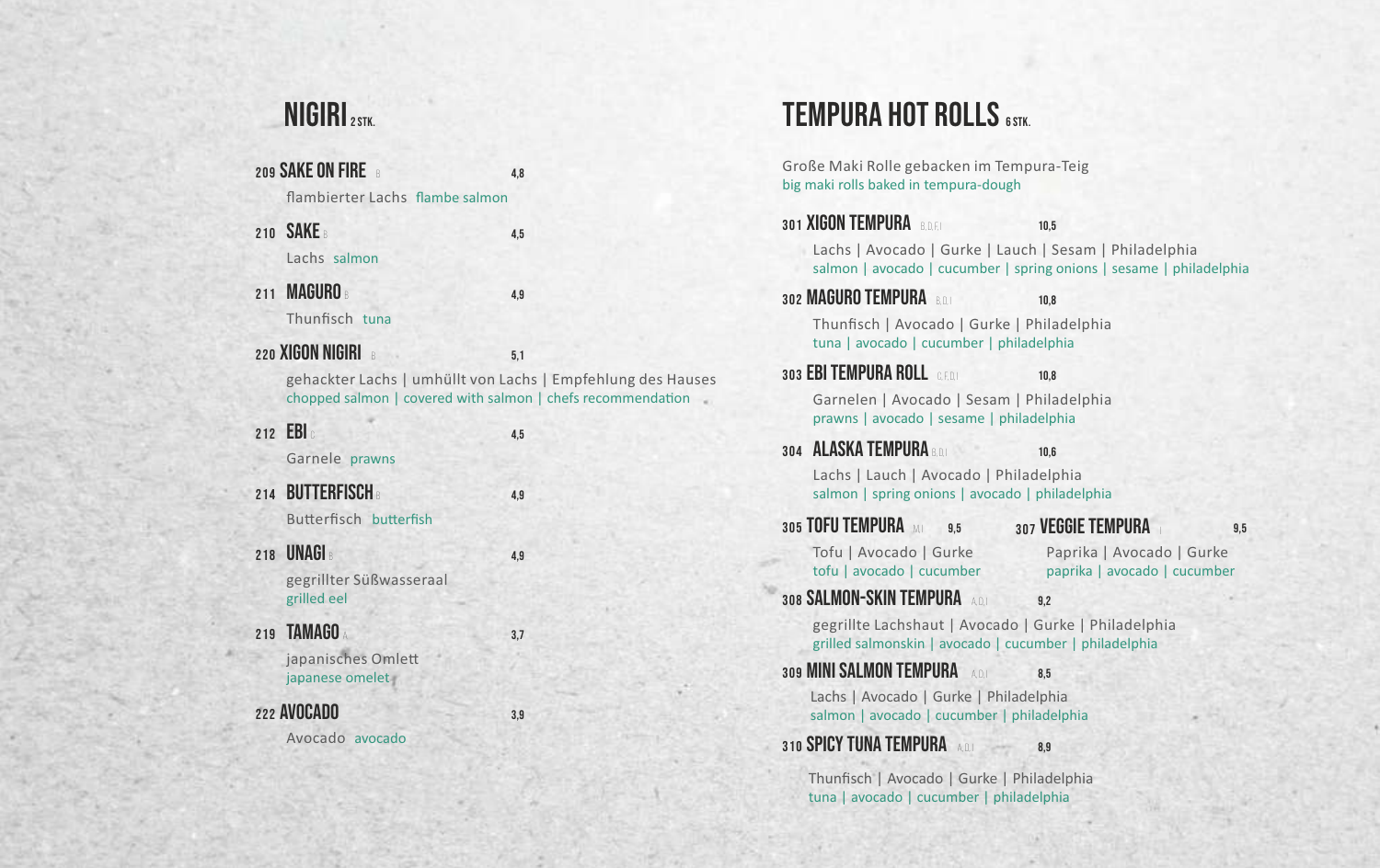## Sushi sets







M1 **VEGAN MIX SET 18 STK 12** 

6 Avocado Maki | 6 Kappa Maki | 6 Oshinko Maki

- M<sub>2</sub> VEGAN MIX SET 2 **F** 20 STK 14 -6 Avocado Maki | 6 Kappa Maki | 8 Veggie Roll
- M4 LACHS SET BE 17 STK 16.5 8 Alaska I.O | 6 Sake Maki | 3 Sake Nigiri

#### **M7 SET FOR TWO** FLOR 38 STK 38 -

6 Xigon Tempura | 8 Alaska I.O | 8 California I.O | 6 Avocado Maki | 6 Sake Maki | 2 Sake Nigiri | 2 Maguro Nigiri

#### M9 XIGON SET E.BC 12 STK. 13.5

1 Avocado Nigiri | 1 Sake Nigiri | 4 California I.O 6 Salmon-Skin Maki

#### M10 **MIX SET** ERC 15 STK. 20.2

2 Avocado Nigiri | 2 Ebi Nigiri | 1 Maguro Nigiri 2 Sake Nigiri | 8 Alaska I.O

#### M11 HANGOVER 3 **EBCLD** 52 STK. 52.-

6 Xigon Tempura | 6 Veggie Tempura | 8 Alaska I.O | 4 California I.O | 6 Avocado Maki | 6 Sake Maki | 6 Salmon-Skin Maki | 6 Kappa Maki | 2 Sake Nigiri | 1 Maguro Nigiri | 1 Ebi Nigiri

#### M12 UPPER CLASS FOR 4 **BONDEL 62 STK. 69.-**

4 Lachs Sashimi | 6 Xigon Tempura | 4 Salmon Special I.O | 8 Unagi Roll | 8 Salmon Prawns on Fire I.O | 4 Butterfish I.O | 6 Avocado Maki | 6 Sake Maki | 6 Tuna Maki | 2 Sake on Fire Nigiri | 2 Sake Nigiri | 2 Tuna Nigiri | 2 Butterfisch Nigiri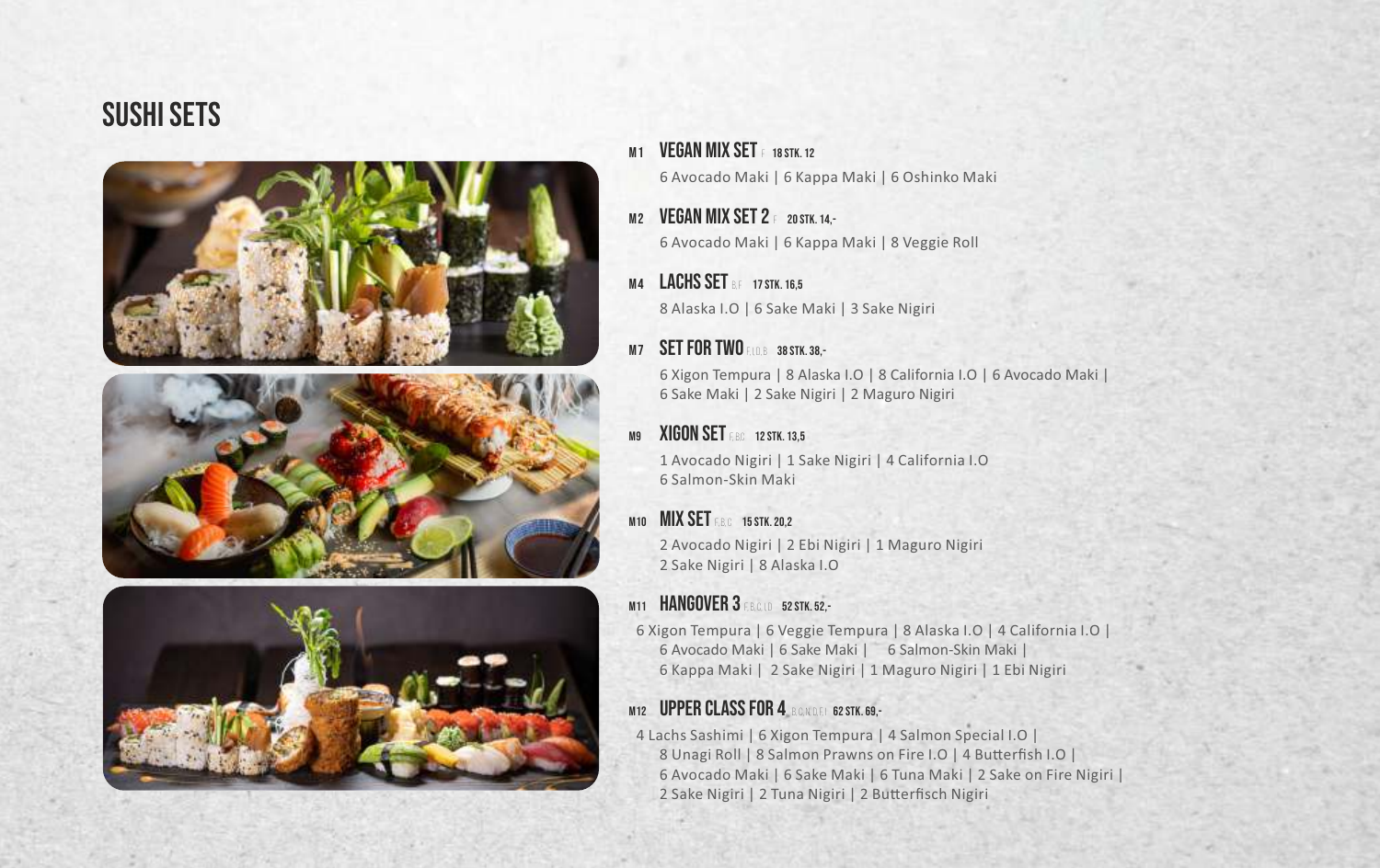





#### **M5 SET FOR ONE B, ED 17 STK. 19,5**

1 Sake Nigiri | 3 Sake Maki | 3 Avocado Maki | 1 Maguro Nigiri 1 Avocado Nigiri | 4 Alaska I.O | 4 Salmon Spezial

#### **M6 DELUXE FOR ONE ID, A, B, C 18 STK. 19,5**

6 Xigon Tempura | 3 Sake Maki | 3 Avocado Maki 4 California I.O | 2 Sake on Fire Nigiri